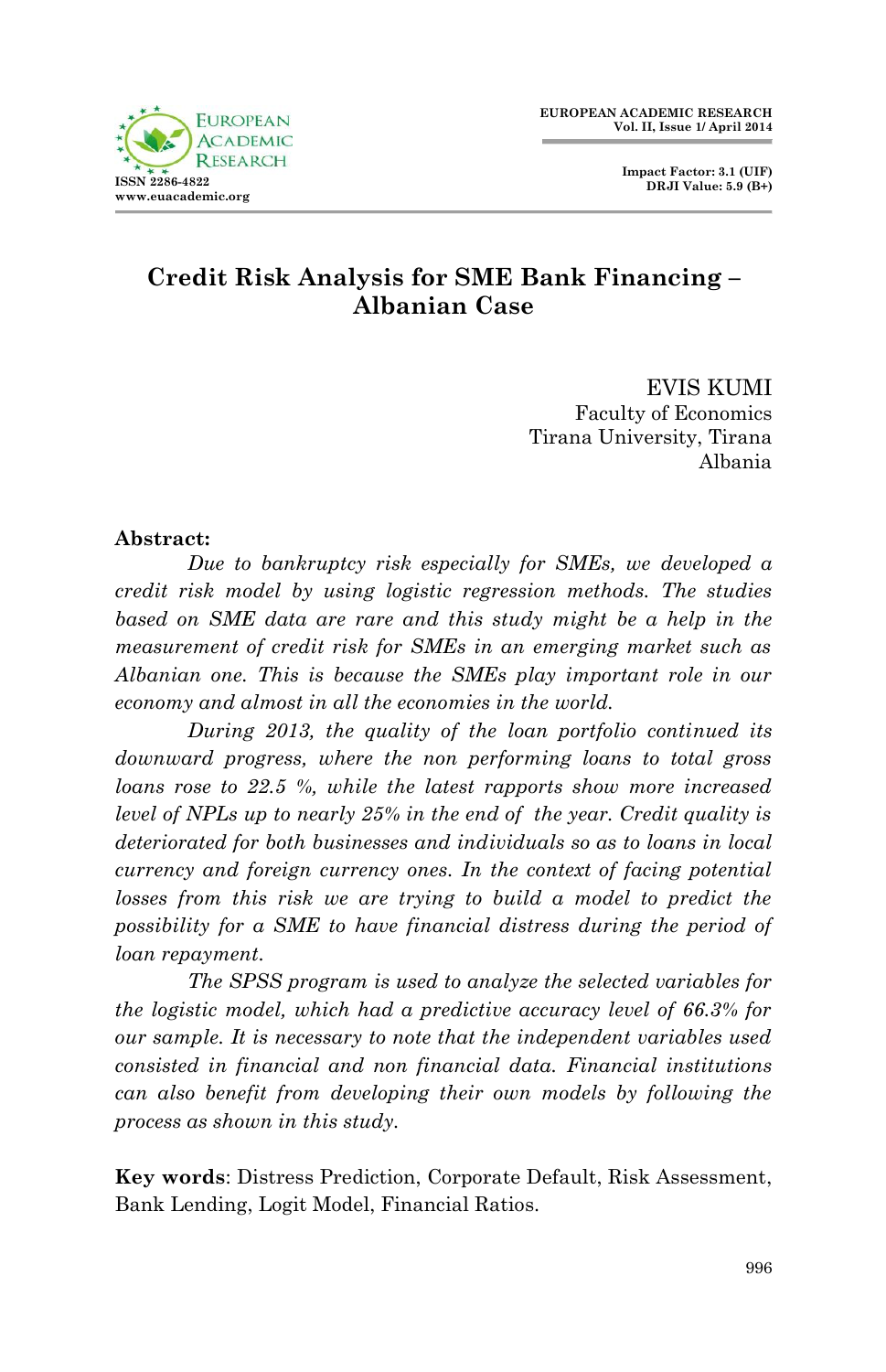*JEL Classification: C350, G320, G210*

### **1. Introduction**

Both in developing countries and developed ones, small and medium sized firms (SMEs) play an important role in the process of industrialization and economic growth. SMEs are the predominant type of business in all the European economies and contribute for 2/3 of all employment. In Albania, as in most countries, SMEs already make major economic and social contributions. They provide goods and services that are essential for modern living, employment, and tax revenues. They also stimulate innovation and encourage competition. As a result, a growing number of banks are giving more attention to SMEs and taking special steps to serve this important market well and profitably, to avoid mistakes in credit application files. This study aims to evident the importance of SME sector to Albanian economy, explaining the definition of SMEs according to Albanian law. Subsequently, we describe the banking developments and SME financing in our market. The banking sector today suffers from the high level of nonperforming loans, and this raises the problem of the efficiency of the financial and non financial analyze of the loan applications, that are brought to the bank from the SME clients.

We developed a prediction model for Albanian SMEs by using Logistic regression models. The study covers Albanian SME firms during years 2009 to 2011.The SPSS program was used to analyze the selected variables for the Logistic model, which had a predictive accuracy level of 66.3% for our sample. It is necessary to note that the independent variables used consisted in financial and non financial data. The financial data are: Sales/Receivables, Operative income/Total liabilities, Net income/Total Assets. Non financial data used in the model are: the geografical area of operation, the age of the company. Finally, in the last section we provide a concluding discussion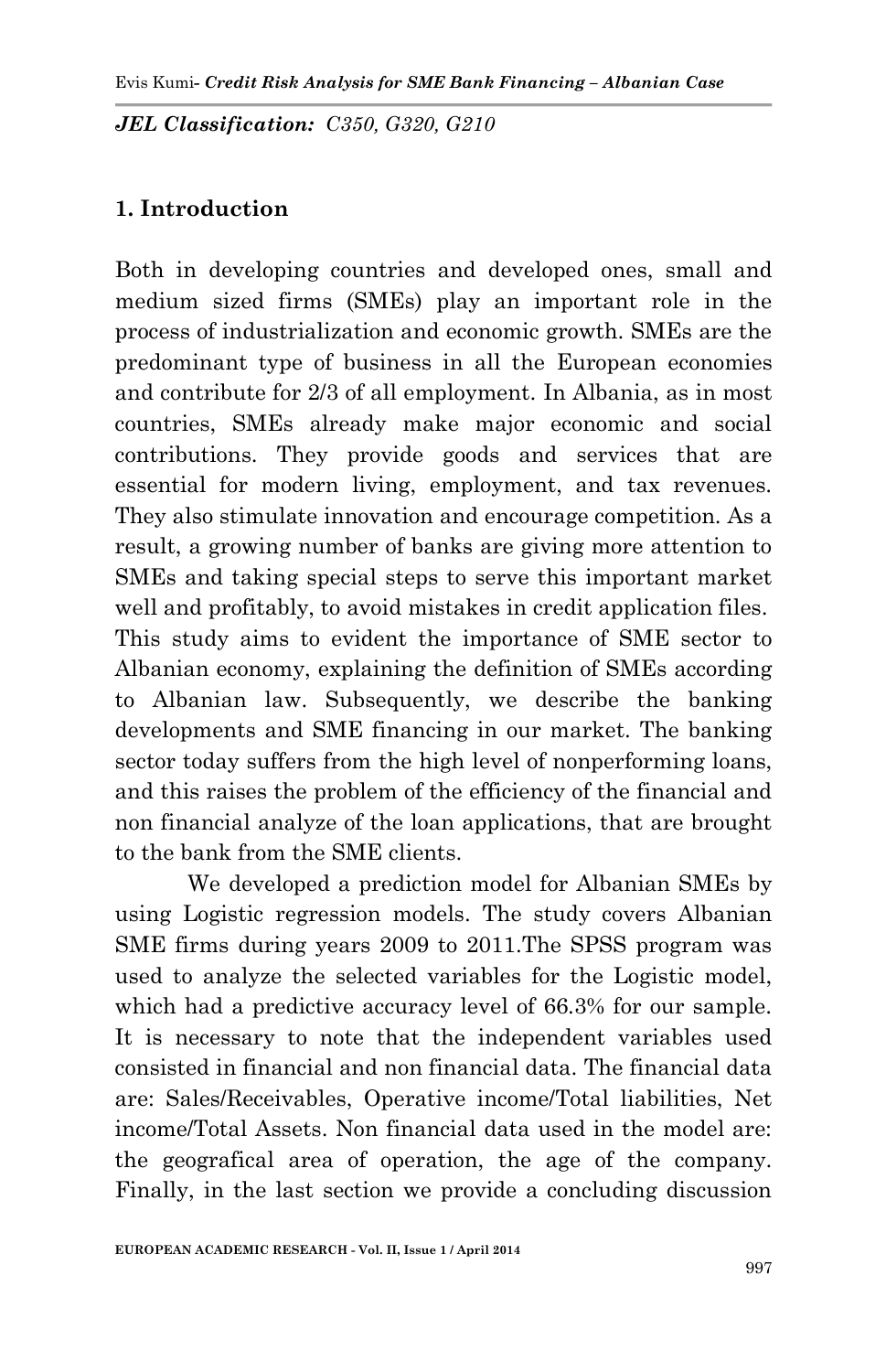and propose future research lines.

## **2. SME sector development in Albania**

In Albania, until recently, there was no clear definition on the SMEs. Before '90, unlike many countries in Central and Eastern Europe which had a stable activity of the private sector, in Albania there was no sign of this sector, because it was prohibited by law. Private sector development in Albania occurred with the collapse of the centralized economy system and opening the doors to a market economy. In this period, small and medium enterprises had an outstanding growth, which played a crucial role in the economic development of the country during the last twenty years.

Since SMEs are the bulk of the private sector in Albania, it is reasonable to be provided a multidimensional attention. The total number of private companies operating in 2012 was 80,722, which increased 2.9 percent compared to 2011. The enterprises that operate in trade sector comprise 46.8 percent of the whole economic activity, while enterprises with 1-4 employees are those which prevail with 91 percent.

The trade sector (including trade of vehicles, wholesale and retail trade) has contributed with 48.9 percent in the realization of total turnover of all enterprises together. This sector engaged 27.6 percent of the total number of employed. In trade sector investments are only 16 percent of the total value of investments made in all economic activities.

## **3. Banking system developments and SME financing**

In Albania, already operate 16 commercial banks and a series of micro-credit institutions, which have established branch offices in almost all the territory. Developments in the financial sector have reflected the dynamics of the real economy that is suffering a slowdown in the demand for money and a growth of lending activity at its historical minimum. The banking sector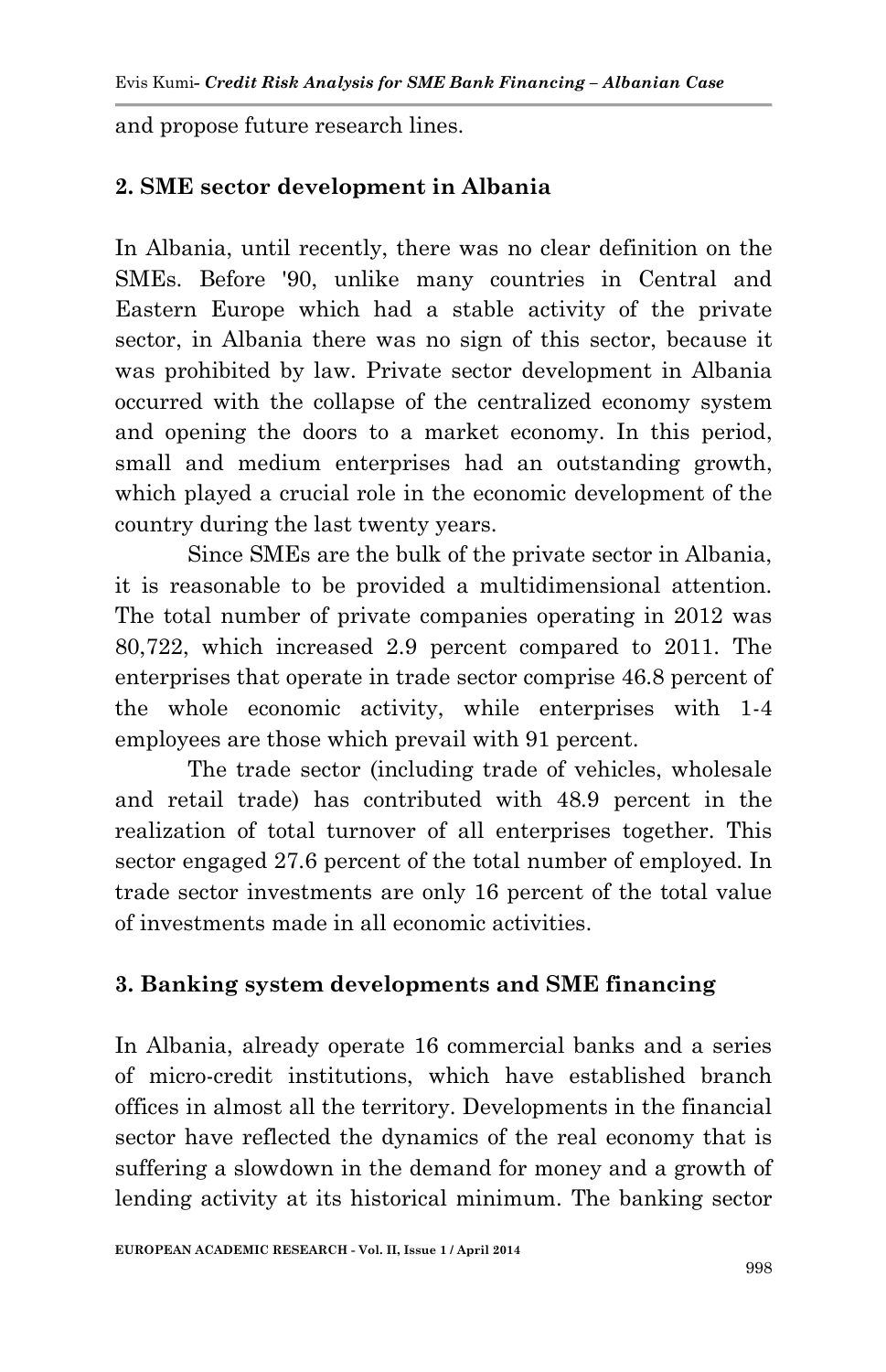is dominated from five banks, which together represent 67.8% of the loan portfolio and 74.4% of the deposits of the whole system.

The banking sector remains a key segment of financial intermediation in Albania. Its assets represent 87.9% of GDP in the beginning of 2013. During the same year, the financing of the economy with bank loans has been low and focused on specific market segments. Its annual growth is slowed significantly and stands at the end of the year to 2.4%. The credit granted to the economy at the end of the year reached the level of 42.7% of the GDP.

During 2013, banks slightly tightened lending standards for businesses and individuals. We can compare the growth of lending standards in Albania during the same period, with that of the Euro area. Credit standards for euro-zone countries, which usually precede the development of those in our country, are tight for both businesses and individuals during this period. Tightening standards for businesses and unwillingness to ease standards for the individuals is influenced by several factors. For businesses, the main factors were the specific problems of the sector, the macroeconomic situation and condition of nonperforming loans. The determining factors that caused the decline in loan demand from the individuals were: financial condition of the consumers, financial performance of the real estate market, low confidence in the economy and the use of alternative sources.

The loan portfolio represents 29.8 % of banking system assets. It is dominated with 66.6 % of its loans to businesses. Banks grant to SMEs is 61 % of the loans provided to businesses. Crediting in Tirana and Durres district constitutes 75 % of total loans, while the rest is distributed as follows: 5 % for districts in the north of the country, 6% for districts in central Albania and 16 % for districts in south.

### **3.1 The situation of nonperforming loans.**

Any investment of financial resources of banks in normal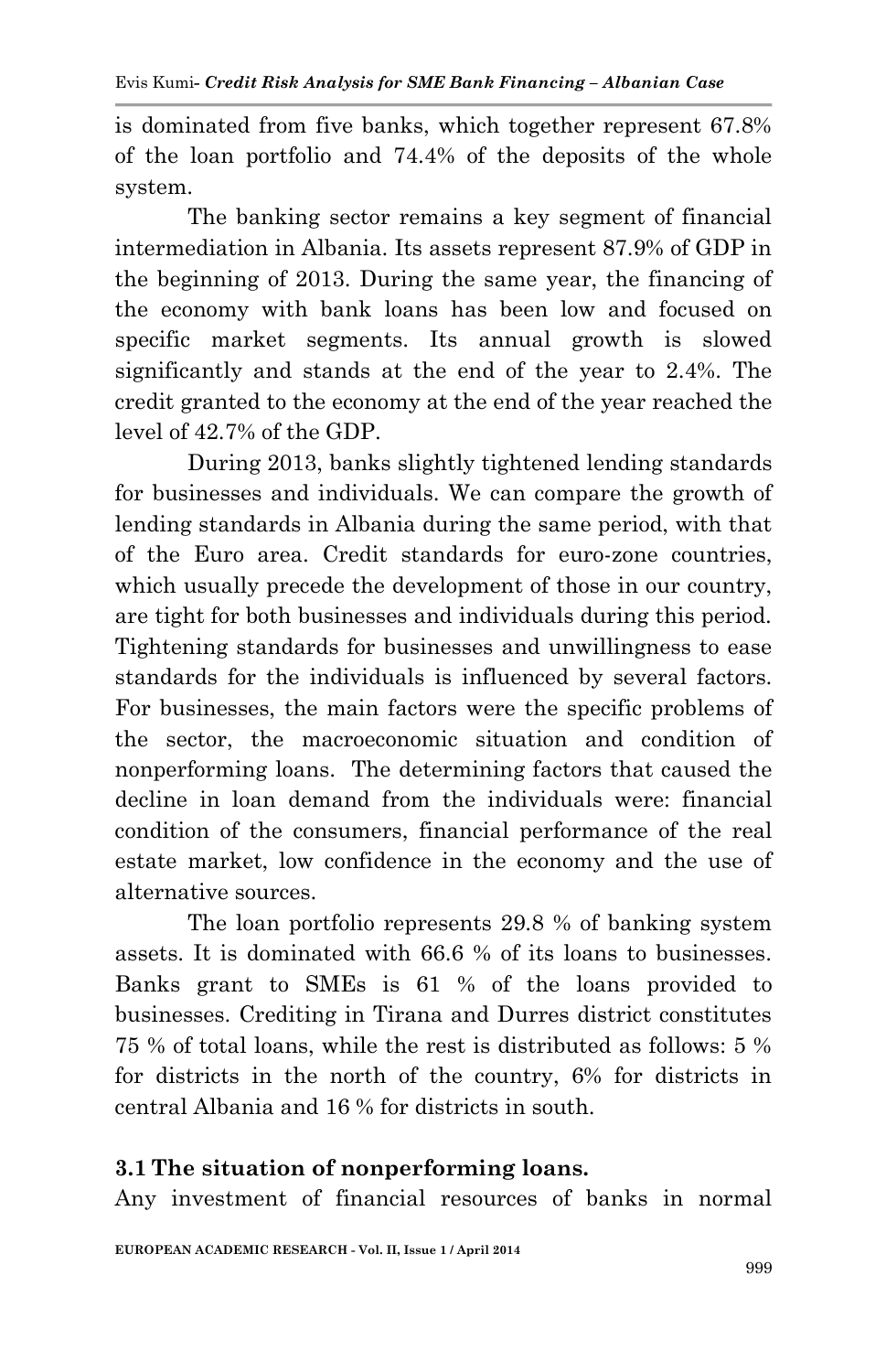conditions economic developments contains in itself a certain level of risk, especially in terms of the economic uncertainty. The quality of the loan portfolio continued its downward progress, where the non performing loans to total gross loans rose to 22.5 % at the end of 2012, versus 18.8 % a year ago, while the latest rapports show more increased level of NPLs up to nearly 25% in the end of 2013. Credit quality is deteriorated for both businesses and individuals so as to loans in local currency and foreign currency ones. In the context of facing potential losses from this risk, the banking sector has created reserve funds (provisioning), which in 2013 increased by about 17 billion or about 30.89 % compared to the previous year.

## **4. The models of credit risk measurement**

The financial crisis and the Basel II agreement about the regulatory capital highlighted the need for lending institutions to make appropriate adjustments in risk management models for the corporate and SMEs, to have a granted quality of their loan portfolios. Relying on the provisions of Basel II, banks consider a company in financial difficulties if it delays in payment of the loan over 90 days. In relation to risk management models for large companies listed on the stock exchange, the literature is very broad, but focuses primarily on two main theories: Z Score model, which is based on accounting data to predict failure, (Altman 1968); Models based on the information on capital markets (Merton 1974).

In the case of business risk management for small and medium model based on a large number of historical data, combining data within the banking institution, with those obtained from credit rating agencies or credit registry by the central bank. Following the regulatory framework under Basel II, a growing number of the largest banks are reclassifying their clients by transferring them from corporate grouping to SME's. Banks have reached in the conclusion that the two groups have special needs that require risk management tools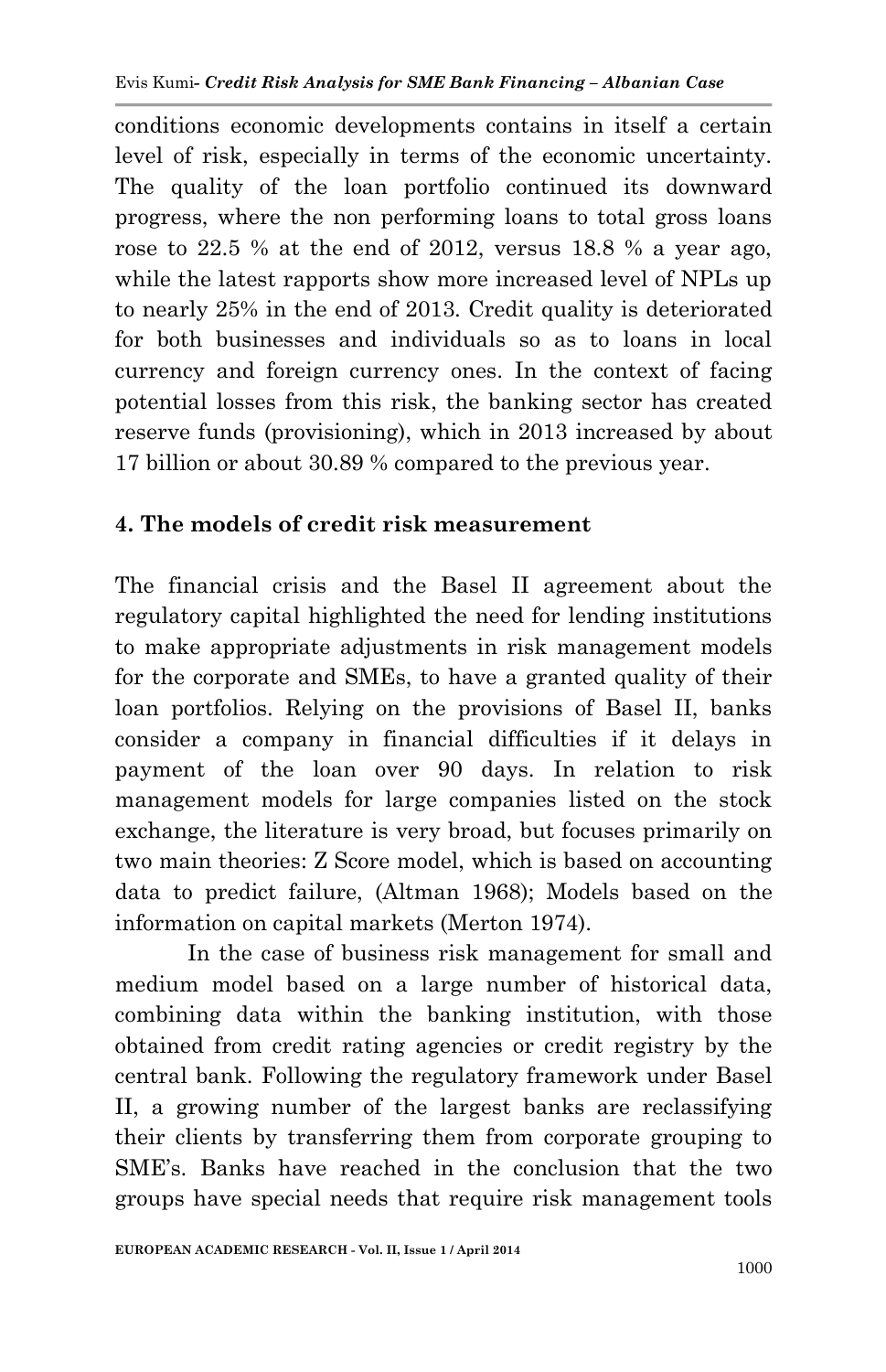and methodologies designed especially for them (Altman and Sabato 2007). Many studies are accomplished in the field of finance for the SME's sector, as the sector is seen very important and critical to economic growth, but in terms of lending, scientific research are scarce. The best way to improve SME financing is improving the quality of information and to develop appropriate risk models for the sector.

Risk management techniques for corporations are applied in order to estimate and measure quantitative risk. These techniques are mainly focused on predicting the probability of failure of the listed companies. Much of the research in this field is initially conducted by Altman (Altman 1968). The effect and practical applicability of the model for the developing countries began to emerge in the 1990s. In these earlier studies, to predict the probability of failure of large listed companies, researchers were trying to determine the appropriate financial reports that will better measure this probability of default. For this purpose researchers used MDA (Multi discriminate analysis) or Logit and Probit models. "Neural Network" models were used to allow non- linear relationships between variables (Altman, Marco and Varetto 1994). These models were later criticized for lack of theoretical basis, (Altman, Saunders 1998) and failed to find a better model than linear models (Altman 1994). Other models used were based on the analysis of the decision-making tree and Bayesian analysis discriminatory. In these studies, which were based on financial statements, ratios were calculated in a predetermined time before going bankrupt, usually this period was the accounting year, and therefore these models are considered as static models. Meanwhile, in subsequent studies conducted by Stein and Ziegler (1984), they focus on other data, not just those obtained by accounting. For example let's mention the impact of managerial behavior in a company. Unfortunately, in these early studies, it was noticed an inadequate level of a sufficient number of bankrupt companies that could meet the conditions to be part of this research.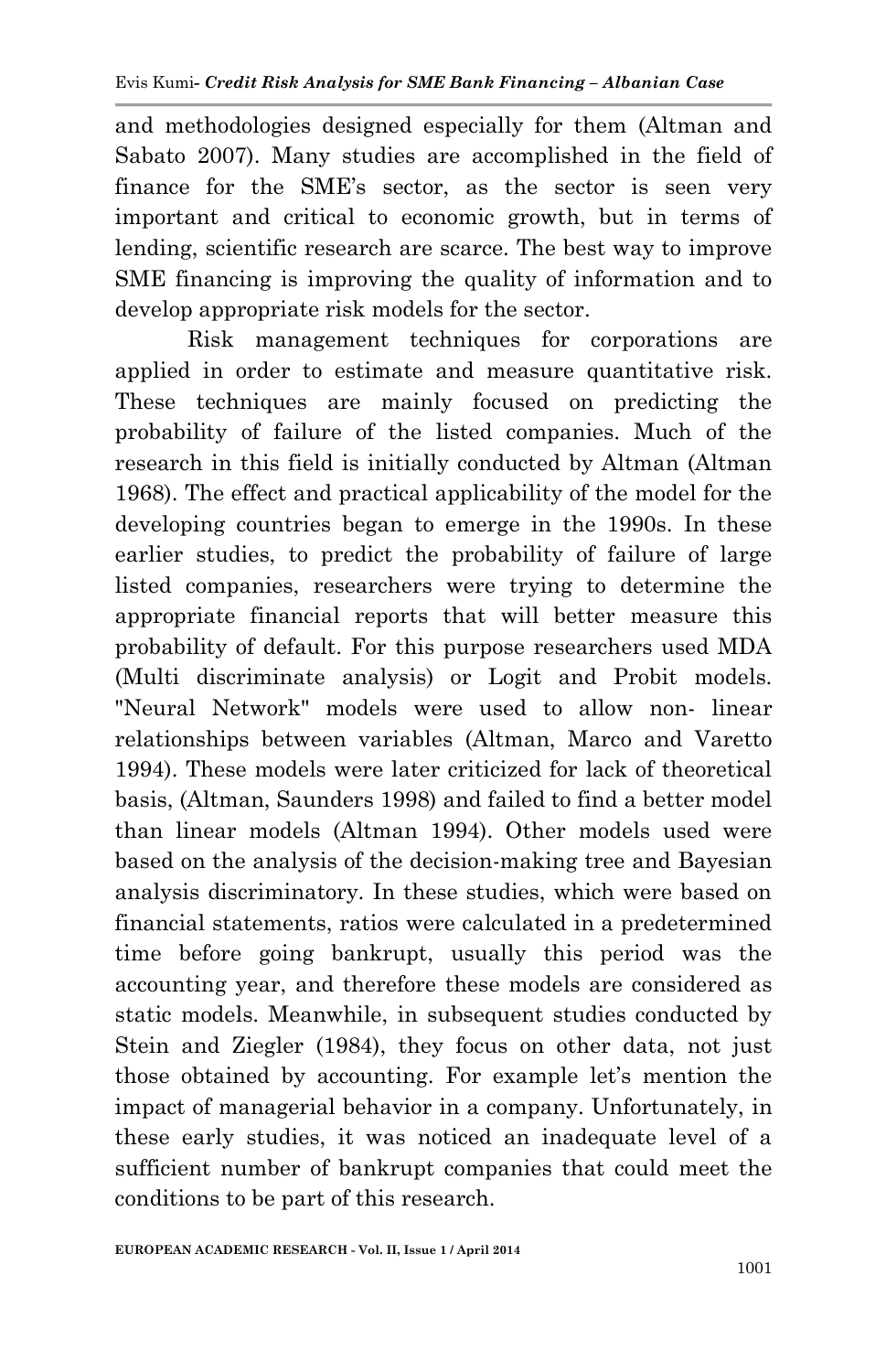Later research on the probability of corporate bankruptcy, involves the application of time hazard models, instead of static models. Shumaway (2001) argues that the issue of static models combined with data models that include many periods, leads us to conclusions and estimates which are biased, inconsistent, and inefficient, therefore he proposed to use time hazard models. Later innovations in risk modeling include combination of market information and accounting (Hillegeist 2004).

## **5. The definition of SMEs in Albania**

The definition of SMEs is described in Article IV of the Law no. 8957, dated 17-10-2002 "For Small and Medium Enterprises". The definition embodies only small staff criteria - and states that entities that employ less than 5 people will be classified as micro enterprises. Definition of small and micro enterprises, except the staff number criteria, added also financial indicators, such as balance, turnover, and ownership.

Small enterprises are those entities that employ 6-20 people, and have an annual turnover not exceeding 40 million Lek. The capital must be owned by entities which are classified on the basis of this law as small enterprises.

Medium enterprises are entities that employ 21-80 persons, entities with annual turnover not exceeding 80 million Lek and at least 25 % of the equity of the firm does not belong to an enterprise that is not small and medium enterprises.

# **6. The data sample and methodology:**

In this study, we are using data taken from financial reports, which are limited by the volume of business activity of a SME definition, according to the Article IV of the Law no. 8957, dated 17-10-2002 "For Small and Medium Enterprises" in Albania. We have analyzed the data of 119 financial balances, collected from balances of period 2008 to 2011. From the total,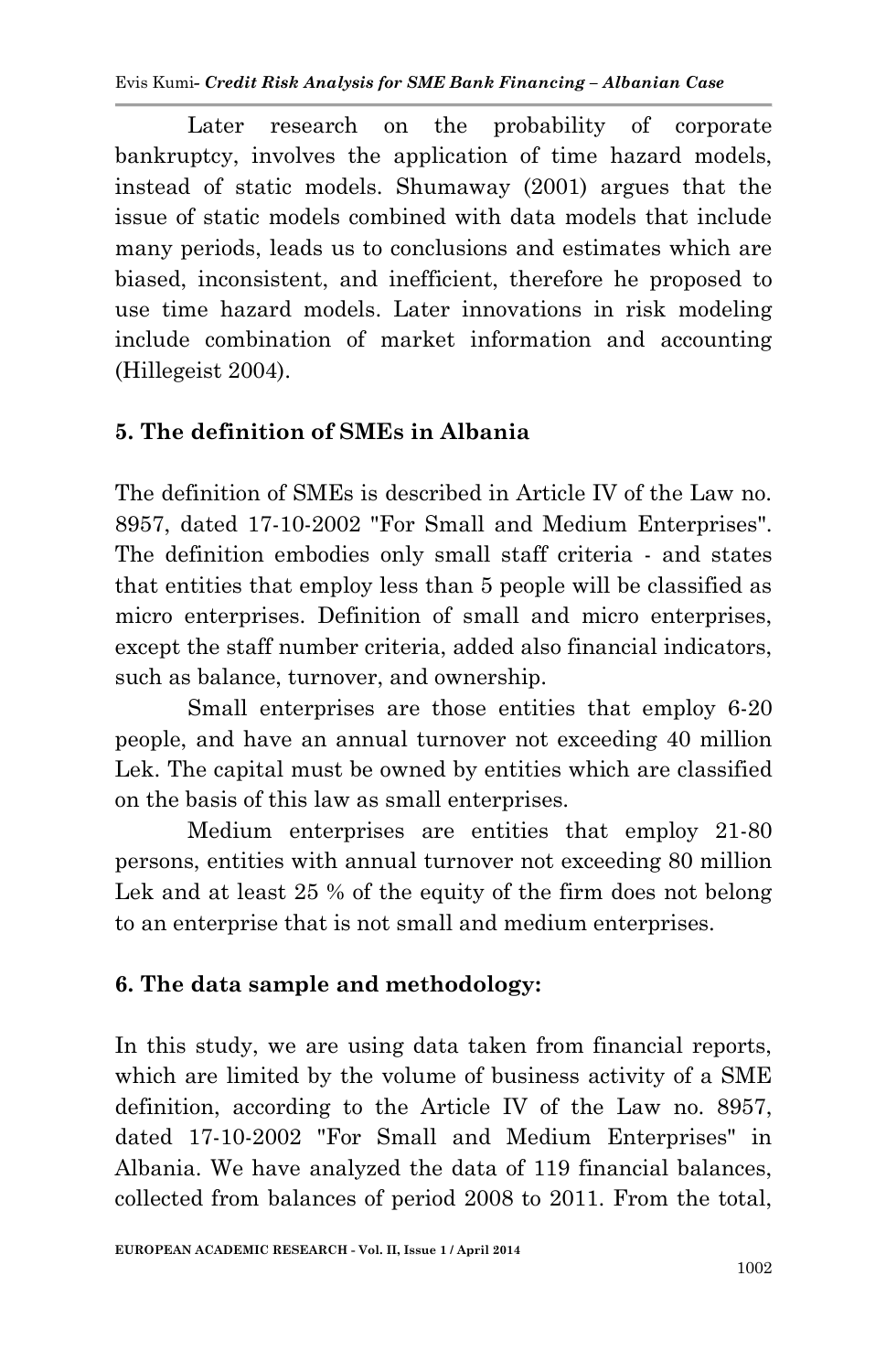57 cases are classified as successful and 62 are classified as successful cases.

From a financial standpoint, a general definition of a failure to SMEs, will be considered a lack of liquidity, bankruptcy, and liquidation of the company. Karels and Prakash (1987) used the company's net worth as an index for the failure, and Lau (1987) used as an indicator of failure, the fall in the share price , or non-payment of dividends, failure to pay the loan, applying for bankruptcy, lack liquidity. Ongoing Neaver (1996) used the lack of liquidity and failure in the payment of the loan installments. In this study, SMEs are considered as firms involved in one of these situations: delay in payment of the bank loan installments for over 90 days, a bad credit history from the Registry of Credit Bank of Albania, as well as a debt to total assets ratio less than 50%. In order to increase the reliability of financial information it is consulted also the expert opinion on the balance sheets for the given companies.

According to previous literature of the abovementioned authors, we have taken into account the 12 financial ratios that belong to profitability, activity, liquidity and structure ratios. In addition to information from financial reports, 3 non-financial data are added to the model: age of the business, the sector and the geographical area where the company is operating.

### **6.1 Statistical model, Logistic Regression Analysis**

This technique can explain a categorical variable. It is a useful technique for analyzing data that includes binary response variable. The Logistic Regression Analysis assumes that the probability function is the logistic distribution that resembles the normal distribution in a curved shape. The result will yield a score between zero and one which conveniently gives the probability of the chosen situations. Logistic Regression Analysis has been used in many researches as well (Casey and Bartczak 1985; Keasy and Watson 1987; Aziz, Emanuel and Lawson 1988; Platt and Platt 1990; Mossman et al. 1998;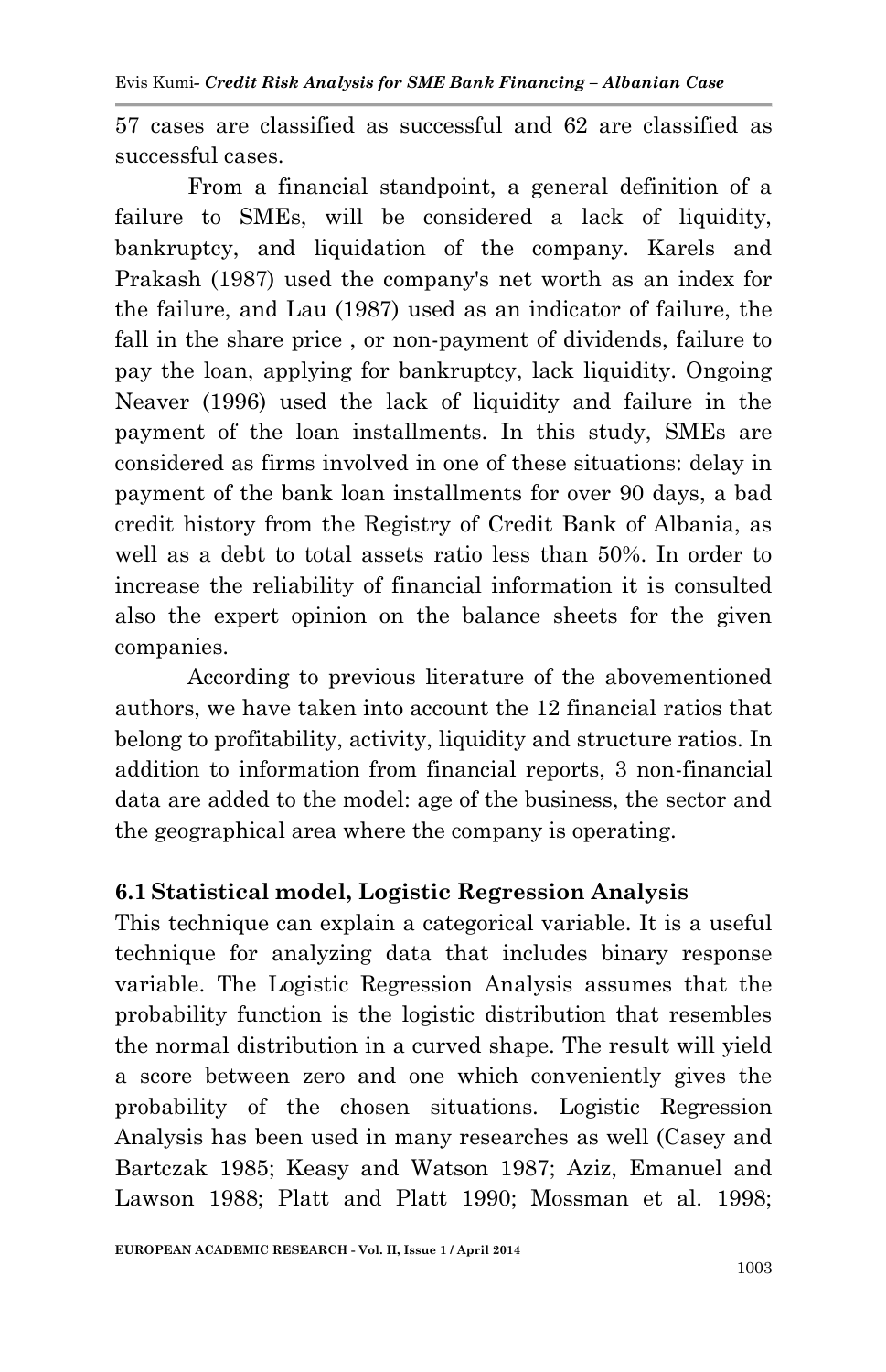Charitou and Trigeorgis 2002; Becchetti and Sierra 2002; Altman and Sabato 2007; Altman, Sabato, and Wilson 2008)

|                |               |                                    | Successful companies |          |
|----------------|---------------|------------------------------------|----------------------|----------|
| N <sub>0</sub> | Type          | <b>Financial Ratio</b>             | Mean                 | St. dev. |
|                |               |                                    |                      |          |
| 1              | Structure     | s1= Capital/Total Assets           | 0.66                 | 0.19     |
|                |               |                                    |                      |          |
| $\overline{2}$ | Structure     | s2= Total liabilities/Total Assets | 0.33                 | 0.17     |
|                |               | s3= Operative income/Total         |                      |          |
| 3              | Structure     | liabilities                        | 5.27                 | 21.73    |
|                |               | r1= Operative income/Total         |                      |          |
| $\overline{4}$ | Profitability | assets                             | 0.47                 | 0.47     |
|                |               |                                    |                      |          |
| 5              | Profitability | r2= Net income/Total Assets        | 0.22                 | 0.17     |
|                |               |                                    |                      |          |
| 6              | Profitability | r4= Net income/Sales               | 0.19                 | 0.11     |
|                |               | r5= Net working capital/Total      |                      |          |
| 7              | Profitability | assets                             | 0.40                 | 0.22     |
|                |               | $11 =$ Current assets/Current      |                      |          |
| 8              | Liquidity     | liabilities                        | 7.47                 | 14.03    |
|                |               | l2=(Current assets-                |                      |          |
| 9              | Liquidity     | Inventories)/Current liabilities   | 3.61                 | 7.04     |
|                |               |                                    |                      |          |
| 10             | Activity      | $a1 = Sales/Fixes$ assets          | 8.18                 | 10.77    |
|                |               |                                    |                      |          |
| 11             | Activity      | a2= Sales/Total Assets             | 1.21                 | 0.73     |
|                |               |                                    |                      |          |
| 12             | Activity      | a4= Sales/Receivables              | 30.24                | 98.86    |

|                |               |                                    | Unsuccessful |          |
|----------------|---------------|------------------------------------|--------------|----------|
|                |               |                                    | companies    |          |
| No.            | Type          | Financial Ratio                    | Mean         | St. dev. |
|                |               |                                    |              |          |
| 1              | Structure     | s1= Capital/Total Assets           | 0.28         | 0.20     |
|                |               |                                    |              |          |
| $\overline{2}$ | Structure     | s2= Total liabilities/Total Assets | 0.72         | 0.20     |
|                |               | Operative income/Total<br>$s3 =$   |              |          |
| 3              | Structure     | liabilities                        | 0.45         | 0.92     |
|                |               | income/Total<br>Operative<br>$r1=$ |              |          |
| $\overline{4}$ | Profitability | assets                             | 0.20         | 0.11     |
|                |               |                                    |              |          |
| 5              | Profitability | r2= Net income/Total Assets        | 0.08         | 0.06     |
|                |               |                                    |              |          |
| 6              | Profitability | r4= Net income/Sales               | 0.12         | 0.10     |
| 7              | Profitability | r5= Net working capital/Total      |              |          |

**EUROPEAN ACADEMIC RESEARCH - Vol. II, Issue 1 / April 2014**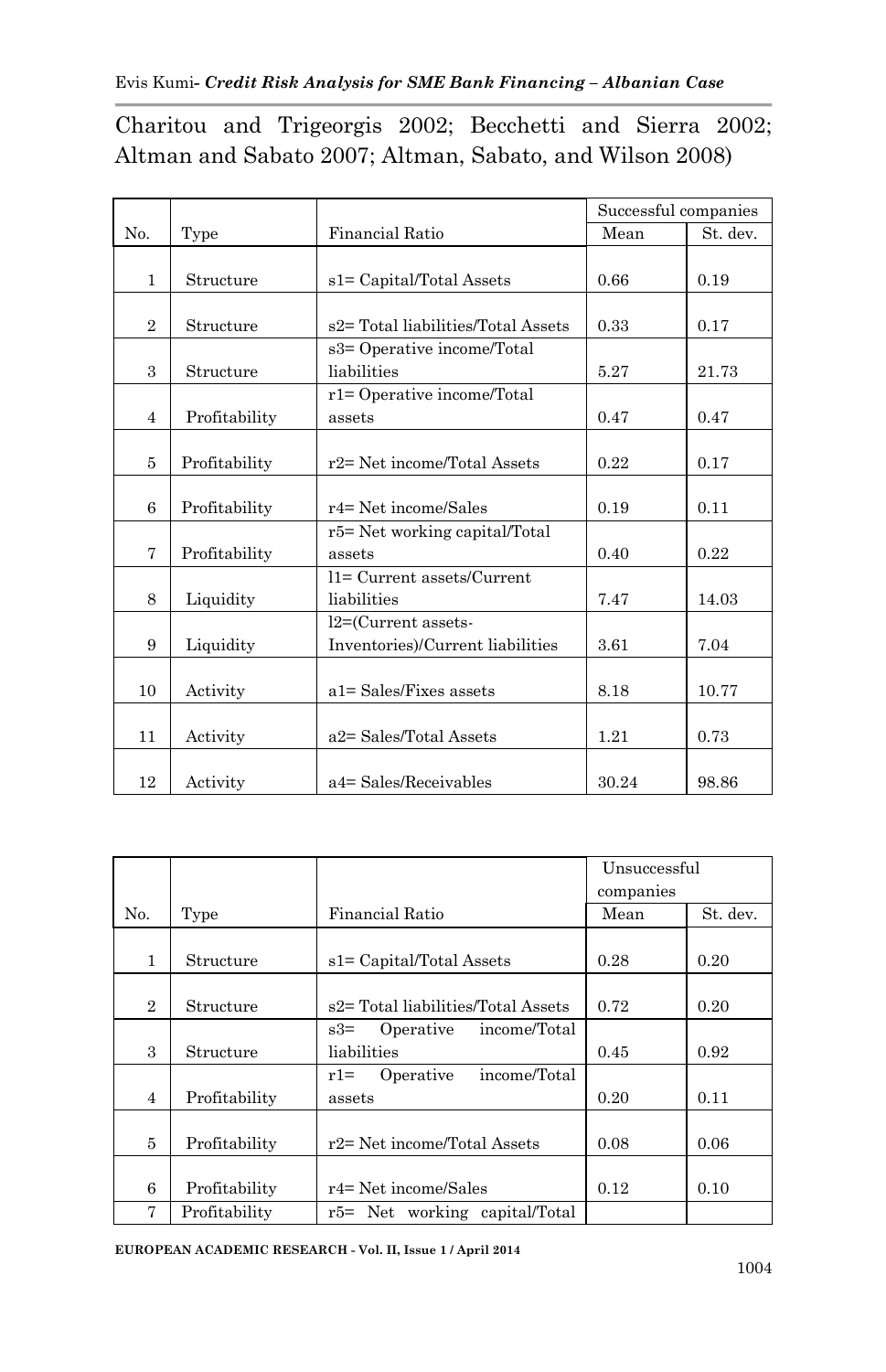Evis Kumi*- Credit Risk Analysis for SME Bank Financing – Albanian Case*

|    |           | assets                              | 0.24 | 0.24 |
|----|-----------|-------------------------------------|------|------|
|    |           | assets/Current<br>Current<br>$11 =$ |      |      |
| 8  | Liquidity | liabilities                         | 2.44 | 2.07 |
|    |           | $l2 = (Current$<br>assets-          |      |      |
| 9  | Liquidity | Inventories)/Current liabilities    | 1.56 | 1.88 |
|    |           |                                     |      |      |
| 10 | Activity  | $a1 = Sales/Fixes$ assets           | 4.07 | 4.42 |
|    |           |                                     |      |      |
| 11 | Activity  | a2= Sales/Total Assets              | 0.73 | 0.40 |
|    |           |                                     |      |      |
| 12 | Activity  | a4= Sales/Receivables               | 3.49 | 3.73 |

**Table1. Descriptive statistics for the data sample**.

The selection of the financial ratios that would be tested for their performance prediction capacity was done considering the recommendations of the literature, as well as the limitations of the data available. In our model, the data are analyzed with SPSS and we have input:

Z represents the zone of operation; it takes value 1, if the zone of activity is in capital Tirana and Durresi Area, and it takes value 0 if it is the contrary.

V represents the age of the company; it takes value 0 if the age is less than three years, and it takes value 1 if the age is more than that.

A4 is an activity financial ratio, Sales/Receivables

STR3 is a structure financial ratio, Operative income/Total liabilities

REN2 is a rentability financial ratio, Net income/Total Assets

# LOGISTIC REGRESSION VARIABLES S /METHOD = ENTER Z V A4 STR3 REN2 /PRINT = GOODFIT  $/CRITERIA = PIN(.05) POUT(.10) ITEMERATE(20) CUT(.5)$ .

It is important to know whether the model that we are building can be used for analysis in order to make estimates and predictions about the dependent indicators. For this purpose we can use Omnibus test which has Chi-square distribution and is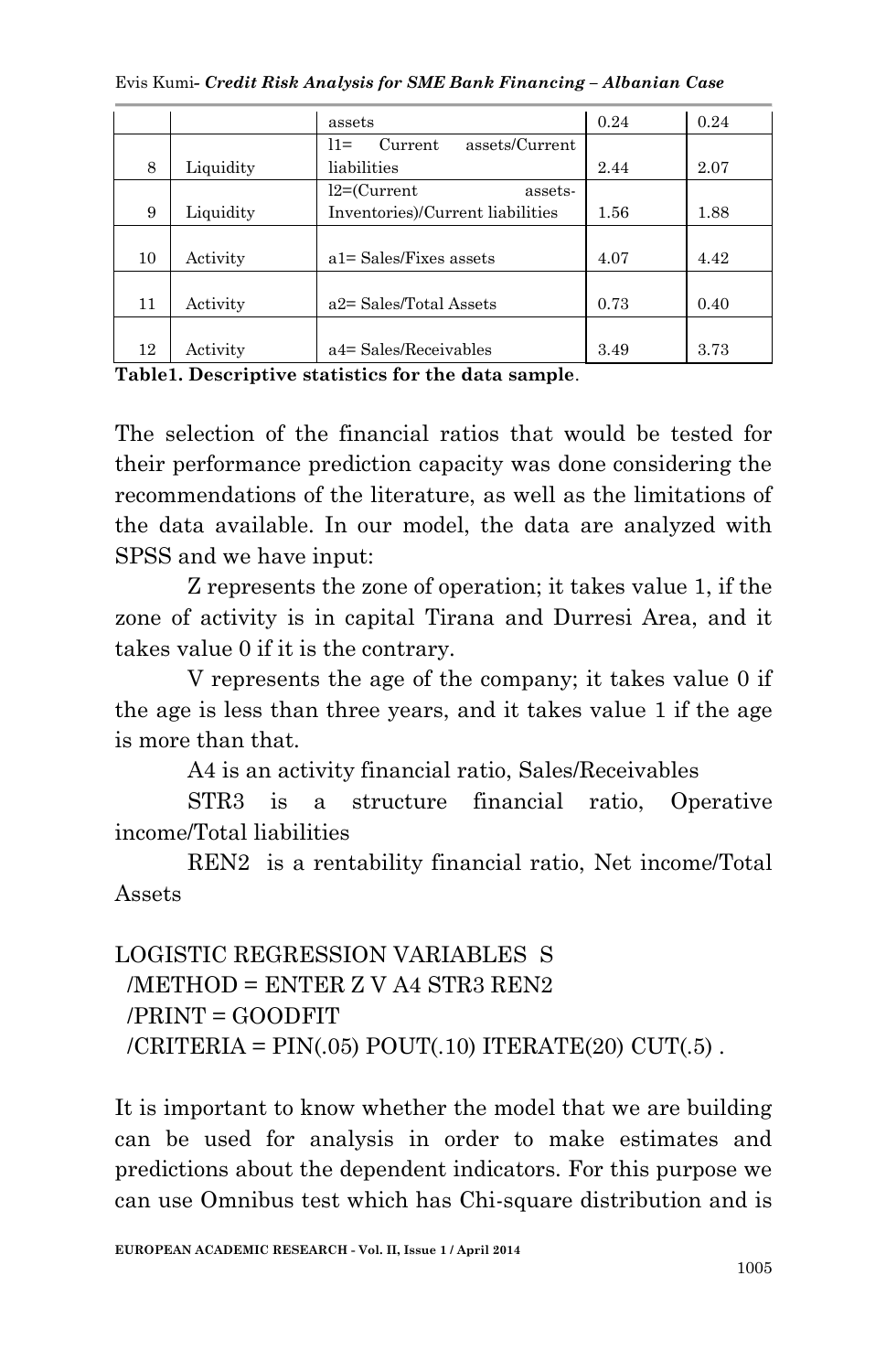based on the construction of hypotheses.

H0 – There are at least some assessment capacity

Ha - There are no assessment capacity

|        |       | Chi-square | df | Sig. |
|--------|-------|------------|----|------|
| Step 1 | Step  | 81.169     | 5  | .000 |
|        | Block | 81.169     | 5  | .000 |
|        | Model | 81.169     | 5  | .000 |

**Table2: Omnibus Tests of Model Coefficients**

The table shows that the p-values are very small, so that the null hypothesis is true and that the model has evaluation capacity that are statistically significant. In the table below we have a summary of the results of our model. This table gives an overall capacity assessment model that we have built. In the first column we have the value logarithm -2 (log likelihood) which is used for other tests. The definition of opportunities logarithm is expressed for both categories of dependent variables and has the following form:

$$
\log - m = \sum_{i=1}^{N} [Y_i \ln(\hat{Y}_i) + (1 - Y_i) \ln(1 - \hat{Y}_i)]
$$

This estimation has a chi-square distribution which is expressed as:

 $X^2=2[(\log - \text{for greater values})-(\log - \text{for smaller values})]$ 

This value can be compared with a critical value of chi-square. We also have two values of R2, the Cox & Snell and Nagelkerke. These values are similar to the value of R2 that we have been using for other models that are more regressive and they do not have the same meaning. However, these values may have a similar use in the case of the R2 general. Unlike the case of OLSs where we ask for the minimum amount of squares of errors, in logistic models we care to maximize the possibilities of occurrence of a category.

**EUROPEAN ACADEMIC RESEARCH - Vol. II, Issue 1 / April 2014** In the case of Cox & Snell, R2 is based on the logarithm of opportunities again. In this case we notice that the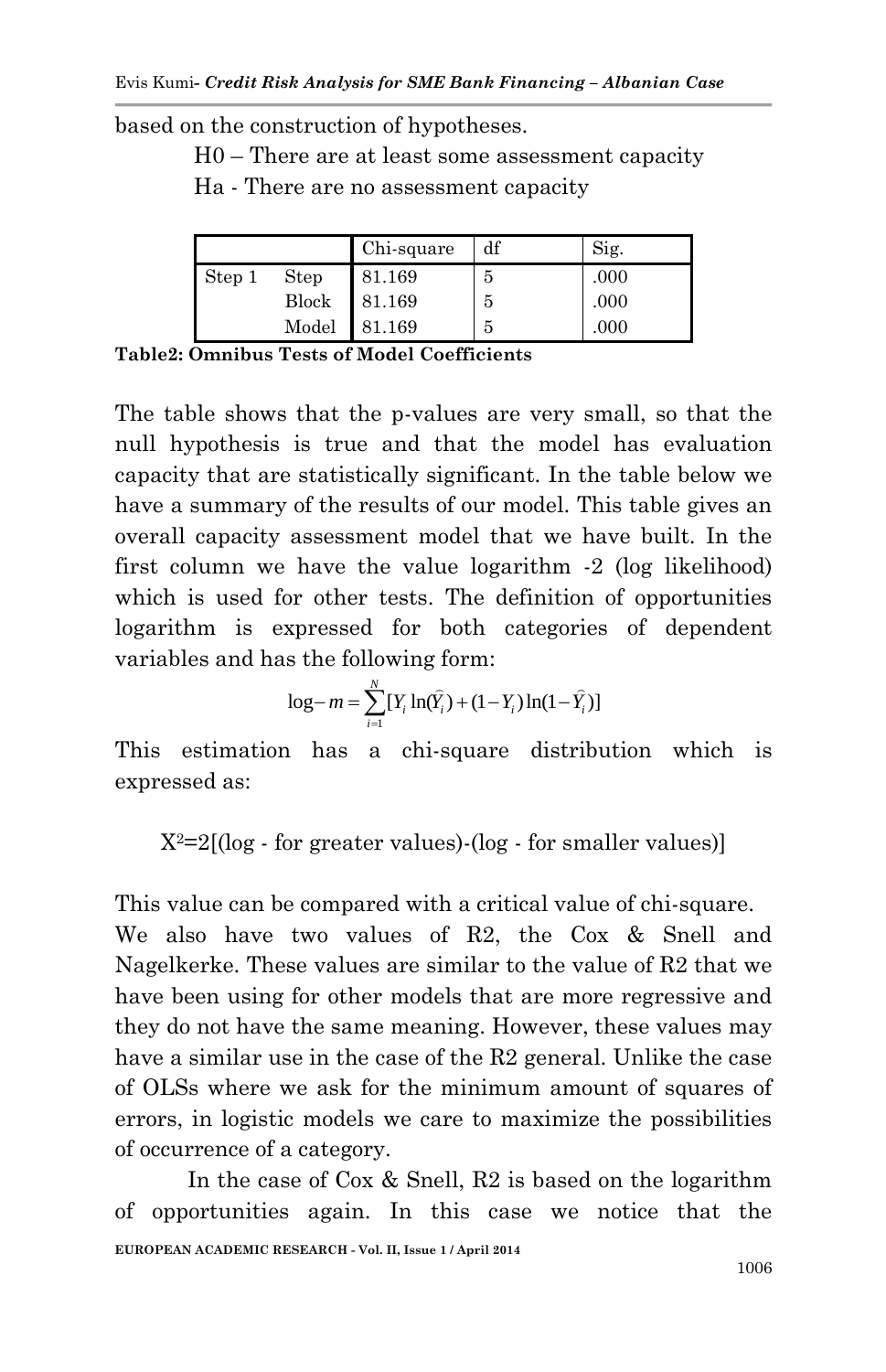opportunities ratio reflects all model upgrades versus partial model. The smaller this ratio, the greater is this improvement. R2 in this case can be expressed as:

$$
R_{CS}^2 = \left(\frac{LogM_{pjessh\ddot{e}m})}{LogM_{Plot}}\right)^{2\text{/}N}
$$

where:

L (M) is the conditional probability of dependent variables issued by the independent variables.

The problem with this indicator is that it amounts to 1 as would prefer to interpret the meaning of this indicator, therefore, a form of his adjusted Nagelkerke's R2 which can be expressed as:

$$
R_N^2 = \frac{1 - \left(\frac{LogM_{pjessh\ddot{e}m}}{LogM_{plot}}\right)^{2/N}}{1 - \left(LogM_{pjessh\ddot{e}m}\right)^{2/N}}
$$

This coefficient is an adjusted form of the Cox & Snell R2 which can take values from 0 to 1 allowing us a more accurate approximation of the indicator with R2 to use in general.

Nagelkerke R2 should be used in most logistic models to indicate the quality of the model. In our model Nagelkerke R2 which serves to see explanatory ability of model, takes a value of 66.3%. So our model explanatory capacity is at these levels.

|             | Log        |          | Cox & Snell   Nagelkerke R |
|-------------|------------|----------|----------------------------|
| <b>Step</b> | likelihood | R Square | Square                     |
|             | 82.278(a)  | .497     | .663                       |

#### **Table 3: Model Summary**

a Estimation terminated at iteration number 9 because parameter estimates changed by less than .001.

It is necessary to test the model we have built about its quality. In most cases, in order to see how well a model performs, researchers are based on residue analysis. But such an approach is not efficient in the case of logistic models. For this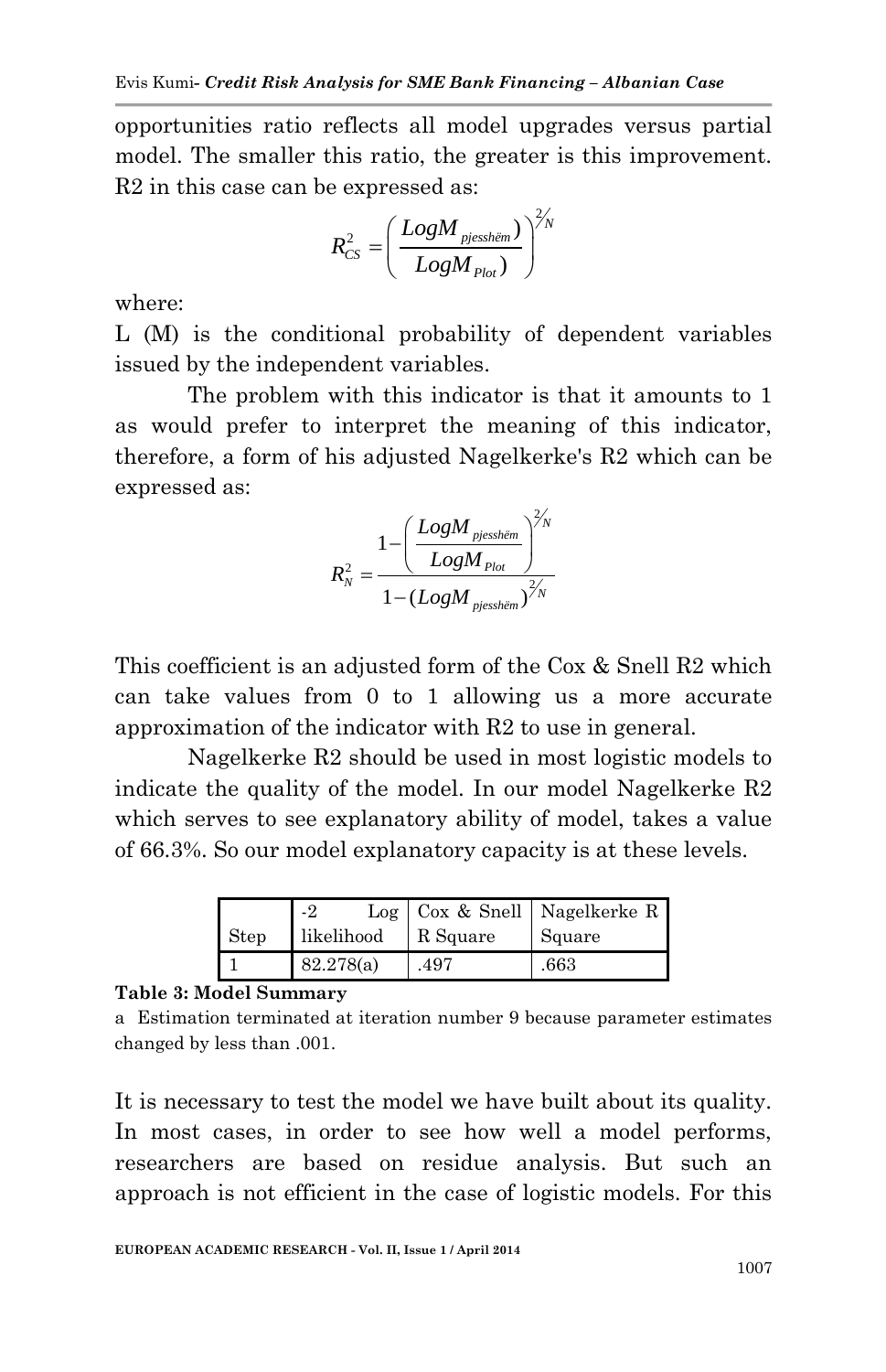purpose Hosmer and Lemeshow in 1989 proposed a new way of testing which has a chi-square distribution and is valid only for the case of variables with only two categories. Hosmer-Lemeshow test used to check the quality of the model. It is a version of the modified chi-square test. In this case we expect that the p-value is greater than 0.05 in order to confirm that our model is good.

| Step | Chi-square |  |
|------|------------|--|
|      |            |  |

**Table 4: Hosmer and Lemeshow Test**

In the case of our model shows that it has a value of 0.422> 0.05, leading us to understand that our model is good. To evaluate this test we study the values into 10 major groups in ascending order, as shown in the table below.

|        |                | $S = 0$        |          | $S = 1$        |          | Total    |
|--------|----------------|----------------|----------|----------------|----------|----------|
|        |                | Observed       | Expected | Observed       | Expected | Observed |
| Step 1 | 1              | 12             | 11.851   | $\theta$       | .149     | 12       |
|        | $\mathbf{2}$   | 11             | 11.459   | $\mathbf{1}$   | .541     | 12       |
|        | 3              | 11             | 10.708   | 1              | 1.292    | 12       |
|        | $\overline{4}$ | 7              | 9.400    | 5              | 2.600    | 12       |
|        | $\bf 5$        | 9              | 7.576    | 3              | 4.424    | 12       |
|        | 6              | 8              | 5.099    | $\overline{4}$ | 6.901    | 12       |
|        | 7              | $\overline{2}$ | 3.382    | 10             | 8.618    | 12       |
|        | 8              | 1              | 1.353    | 11             | 10.647   | 12       |
|        | 9              | $\mathbf{0}$   | .172     | 12             | 11.828   | 12       |
|        | 10             | $\mathbf{0}$   | .001     | 10             | 9.999    | 10       |

**Table 5: Contingency Table for Hosmer and Lemeshow Test**

Tests used in our model showed to be all significant, so that the model we have built is statistically significant. This model can be used to make estimates or forecasts of dependent variables, using the model coefficients associated with it. From our model the equation would be as follows: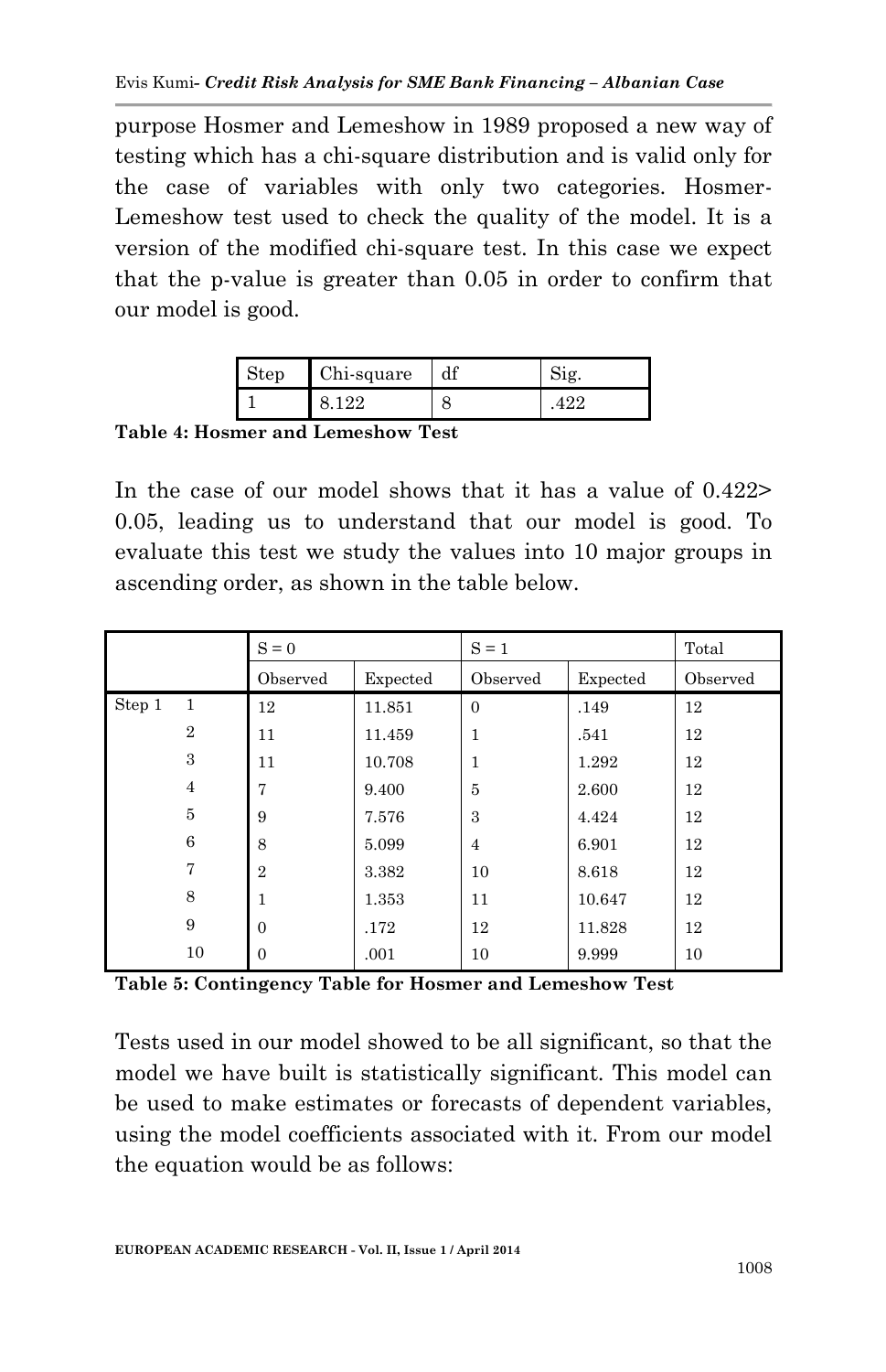|              |                  | в        | S.E.  | Wald   | df | Sig. | Exp(B)   |
|--------------|------------------|----------|-------|--------|----|------|----------|
| Step<br>1(a) | a4               | .202     | .068  | 8.831  | 1  | .003 | 1.224    |
|              | STR3             | .702     | .321  | 4.772  | 1  | .029 | 2.018    |
|              | REN <sub>2</sub> | 7.515    | 3.309 | 5.156  | 1  | .023 | 1834.637 |
|              | z                | 1.806    | .670  | 7.278  | 1  | .007 | 6.089    |
|              | V                | 1.620    | .634  | 6.526  | 1  | .011 | 5.052    |
|              | Constant         | $-5.018$ | 1.005 | 24.912 | 1  | .000 | .007     |

**Table 6: Variables in the Equation**

a Variable(s) entered on step 1: a4, STR3, REN2, Z, V.

From the table above we see that the p-values are all smaller than 0.05 leaving us to understand that the variables included in the model are statistically significant.

### **7. Conclusions**

Due to bankruptcy risk especially for SMEs, numerous studies have attempted to analyze credit risk or default prediction models by using several statistical methods. The studies based on SME data are rare and this study might be a bit of help for studding the credit risk of SMEs in an emerging market such as Albanian one. This is because the SMEs play important role in our economy and almost to all the economies in the world.

The Sales to Clients ratio is a ratio that attempts to estimate how long it takes for the company to collect the receivables, within one year. A long collection period induces higher trade credit, thus affecting the liquidity negatively, or in other words, higher the rate sales/clients, better is for the success of the company. A study performed by Don B. Bradley III and Michael J. Rubach (Bradley and Rubach 2002) showed that the difficulties for cashing the receivables from the customers was the main factor that caused the financial distress among the sample of companies.

Return on assets is the ratio of net income to total assets of a business during a financial year. It measures efficiency of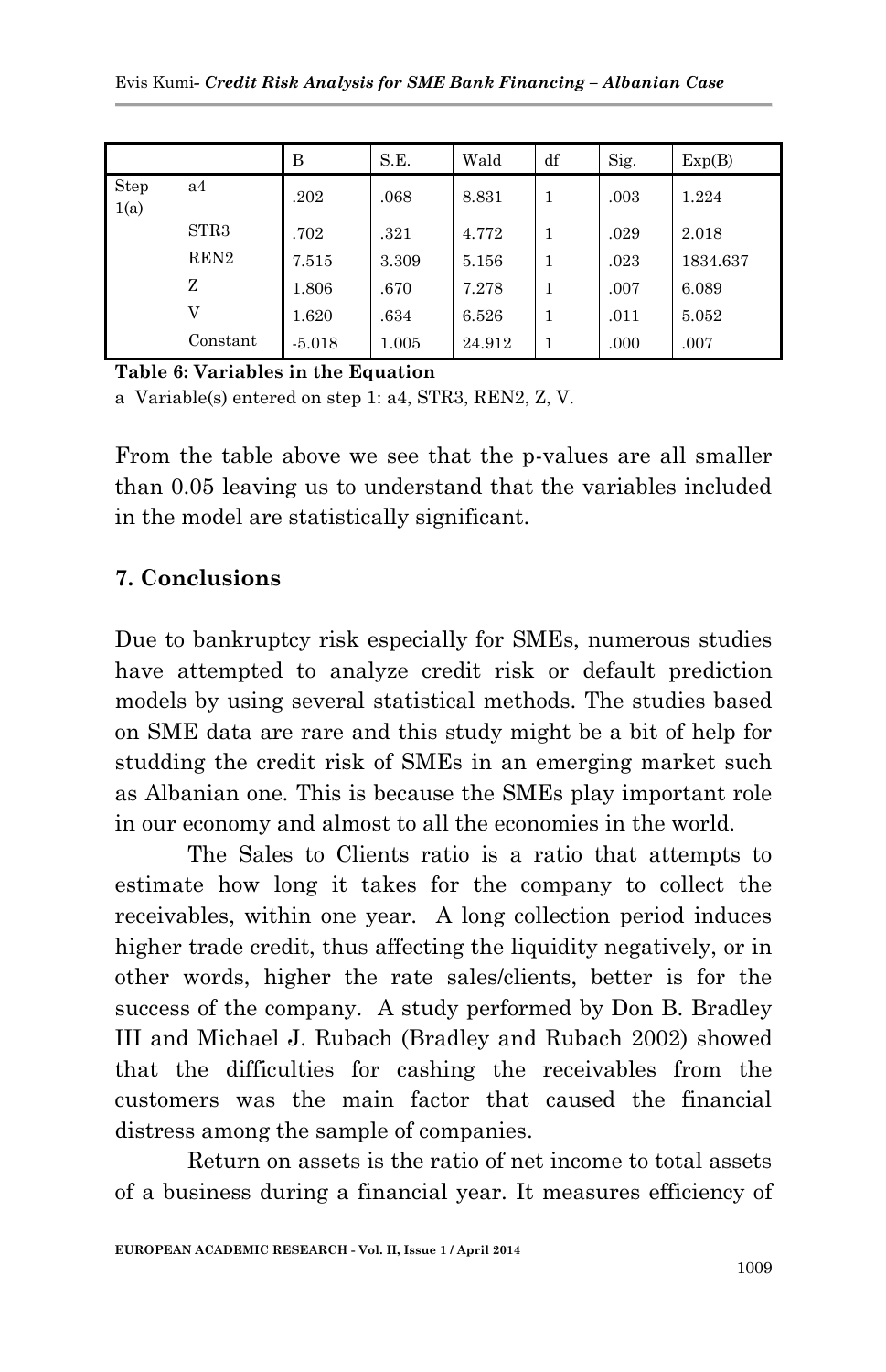the business in using its assets to generate net income. In a study made by Ohlson (2006) on the financial ratios and the probabilistic prediction of bankruptcy, this ratio resulted to be statistically significant for purposes of assessing the probability of bankruptcy.

The ability of a company to pay off its debts is measured by the ratio of operation incomes to total liabilities, ignoring the factors of interest, taxes, depreciation and amortization. This ratio is an important metric used by rating agencies to measure the probability of default from the issued debt. Higher values of this ratio, means that the company can afford to take more debt for financing the activity.

As a conclusion, the financial reporting must be complemented by other non accounting of information, capturing important elements that accounting-based financial ratios are missing (Peel et al. 1986; Keasey and Watson 1987). Indeed, information regarding the economic importance of the geographic zone of the company and company age, have been found to be statistically important for the overall credit risk prediction of models developed specifically for SMEs in Albania. In the pursuit of better decisions in the lending to SMEs, further investigation of the usefulness of financial and nonfinancial variables, is to be done in this field and might be subject to further researches.

### **BIBLIOGRAPHY:**

- Altman, Edward, Gabriele Sabato, and Nicholas Willson. 2008. "The value of qualitative information in SME risk management" *Journal of Credit Risk* 6(2): 95-127*.*
- Bank of Albania. 2012. "Bank Lending Survey Results for the Second Quarter of 2012." httpp: http://www.bankofalbania.org/web/Vrojtimi\_per\_aktivite tin\_kreditues\_T4\_2012\_6532\_1.php.

Cani, Shkëlqim, Marta Muço, Teuta Baleta. 2000. "Albanian